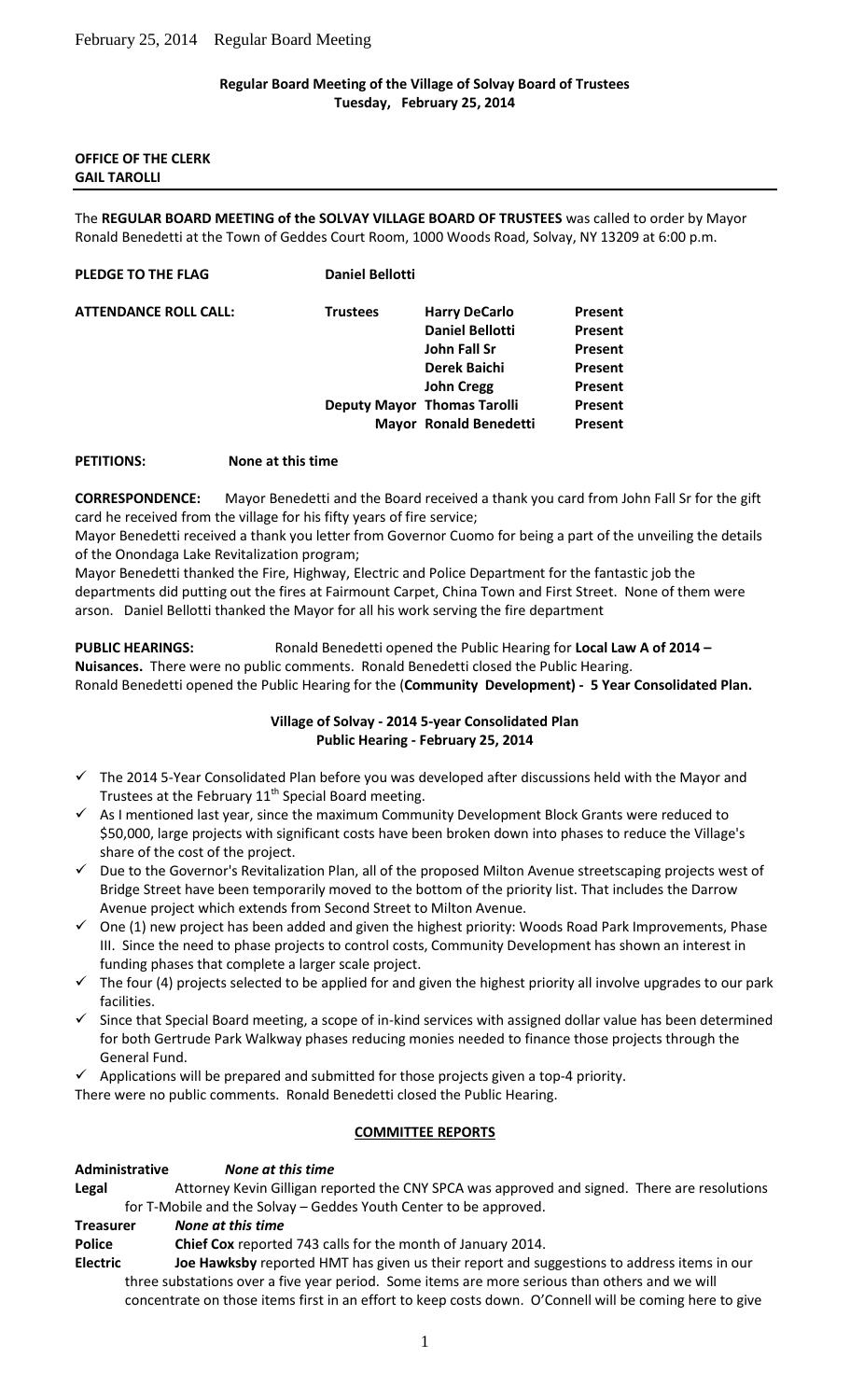us a quote on replacing two parallel feeder lines that are underground under route 695 along State Fair Blvd. This line failed about three weeks ago and is part of a tie between Lakeland Substation and Mathews Substation.

Sunday, February 16, 2014 National Grid had a fault at their Scriba station on the #8 line 115 KW. This in turn caused a 6 degree Phase shift on some of our customer's sensitive equipment and tripped some of them off. RockTenn boiler house and General Chemical have both said they had issues at the time of this fault. RockTenn was the customer that claimed they recorded the 6 degree shift. This was instantaneous and all returned to normal.

**DPW/Highway Mark Cazzolli** was excused. **Trustee John Cregg** praised the Highway Department for the roads. The employees got out early and salted the roads before they got too bad. Mark was able to get more salt for the rest of the winter for the village.

#### **Library Elizabeth Loftus reported:**

### **Collections and Services**

Solvay Library is once again the go to place for tax forms. We have many different forms available and are able to assist patrons with downloading forms that we don't have. We recorded 791 computer sessions in January. Patrons also downloaded 235 books. This was in addition to the 8,440 items we circulated.

### **Personnel and Training**

Attended Suburban Library Director's Meeting on February 4 at Liverpool Library. The system will be purchasing an upgrade to our Circulation system to offer all the system libraries better access to the Polaris catalog and database. One of the advantages of belonging to OCPL system is being able to participate in consortium buying that reduces our costs.

We concluded interviews in early February and have a resolution on the agenda to hire two replacements for part-time library clerk 1s. Nancarrow Brown and Marie Burt will be a great addition to the Solvay staff. Both have worked in customer service and with children and will be able to help with children's programs at the library.

### **Library Visibility and Community Outreach**

Continuing visits to Learn As You Grow Day Care each Wednesday morning to read to four groups of children ranging in age from 18 months to 4 years old.

On February 12 the BASCOL After School Program from Solvay Elementary started bringing kindergartners and first and second graders to the library for an after school read-aloud. The children were so happy to have this opportunity to visit and explore the library.

Contacted Solvay High School Principal about having their students who are enrolled in BOCES early childhood classes volunteer at Solvay. This would be another way to augment our staff without having to pay personnel costs.

I was pleased to attend the Governor's Press Conference at the Solvay Geddes Youth Center on January 29 to hear about the county's \$100 million dollar project and its impact on Solvay. The Library will be available for support to people seeking information and jobs related to the project. We would also be interested in displaying any plans or designs in our lobby.

# **Programs and Meeting Room Use**

In January the library sponsored 5 programs for kids that were attended by 144 children. 30 people attended the 4 programs offered for adults. 19 groups used our meeting rooms with 141 people attending those meetings.

February programs have brought lots of visitors to the library especially during February Break week. The Friends of Solvay Library sponsored an ice cream social and book swap on February 18 and then Ron Cain entertained with his Magic and Mystery show. On February 20, Miss Donna B delighted children with her blend of storytelling and music. We also celebrated Take Your Child to the Library Day on February 1. The Spoon Man entertained with his special talents. The Library Social for Adults drew a good crowd on February 13. The featured topic was Memory Enhancement and Brain Fitness. **Building**

The Highway Department worked diligently to remove all the snow we had during February. We had to close early on February 5 and delay opening on February 14 when the snow was too much to handle. Respectfully submitted by, Elizabeth Loftus, Interim Director

# *Codes None at this time*

# *Stormwater* **Anthony Destefano, Village Engineer reported:**

**CNY Stormwater Coalition February 4, 2014 Meeting Highlights**

- $\checkmark$  New slate of officers elected. Of note: Bill Morse, Town of Geddes Engineer, elected as the Vice Chair of the Executive Committee.
- Twenty-seven (27) MS4's have committed for this year.
- $\checkmark$  A balance of \$2,123 from 2013 was rolled over into this year's operating budget.
- $\checkmark$  The "No Net Increase" and Onondaga Lake TMDL committees are continuing their work. **Water Week**
- The NYSDEC has made an early announcement that it will be celebrating Water Week in New York from May 4th to the 10th.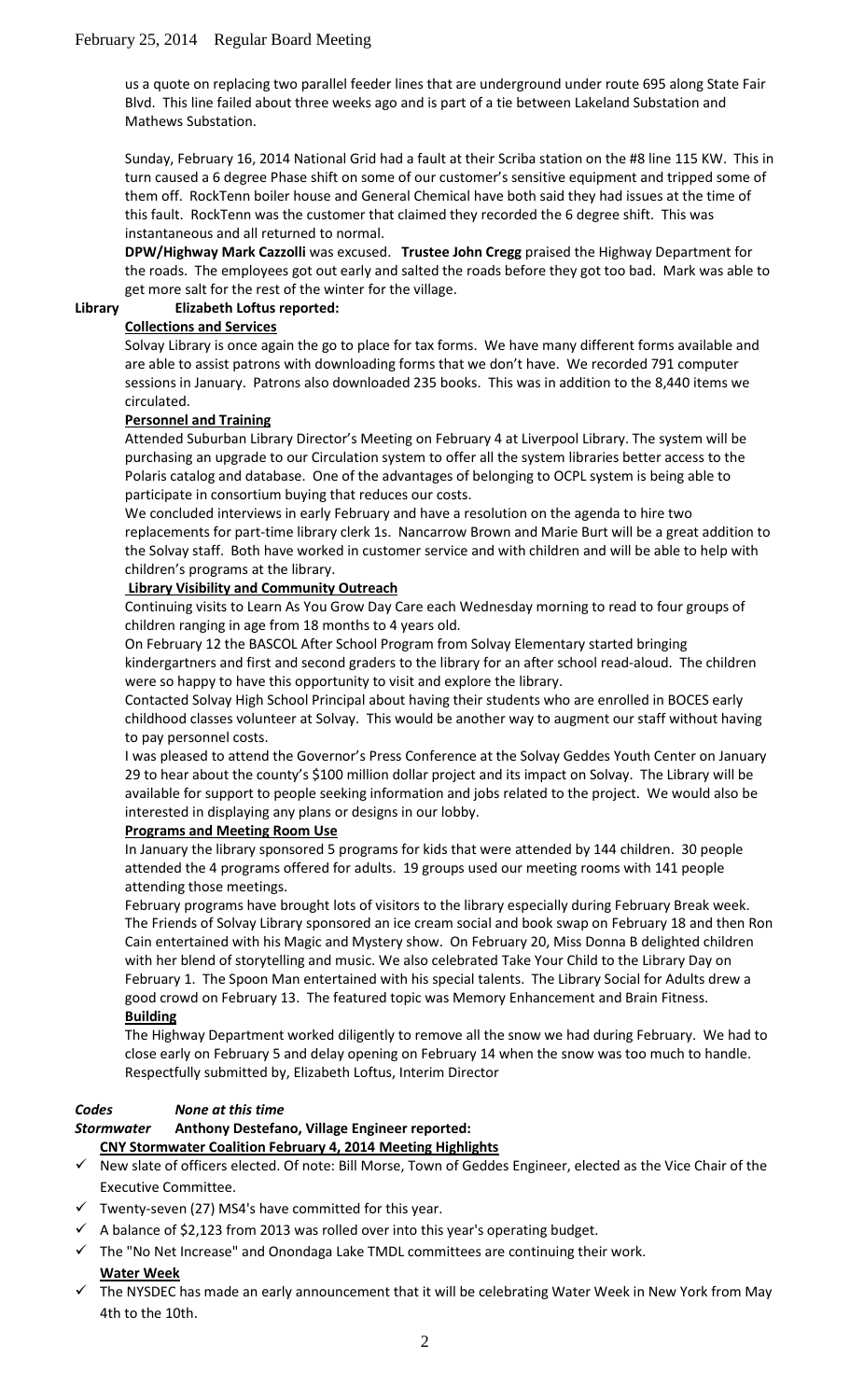- $\checkmark$  This annual tradition since 1985 focuses on our State's wealth of water resources and ways to help protect, restore and conserve it.
- $\checkmark$  Village residents get involved by:
	- Conserving water every day.
	- Sweeping sidewalks and driveways rather than hosing them off.
	- Wash your car on the lawn, or better yet, use a commercial car wash where waste water is recycled or pre-treated.
	- Don't flush unused drugs and cosmetics down the drain where they can damage the watershed.
	- Control soil erosion by covering bare areas with mulch, grass or ground cover.
	- Help prevent pollution by:
		- o Recycling motor oil and automotive fluids.
		- o Dispose of hazardous materials (paints, solvents, etc.) properly.
		- o Reduce the use of fertilizers and pesticides.
		- o Recycle yard waste.
- $\checkmark$  Additional ways to protect our water resources can be found on the NYSDEC's website. Anthony thanked the Mayor and Board for the honor and privilege to serve the Village of Solvay.

### **RESOLUTIONS:**

1. Authorization from the Board of Trustees to approve the minutes from the January 28, 2014 Regular Board Meeting and the Reading of the Minutes be herewith dispensed.

| <b>MOTION:</b> | John Fall Sr           |               |                       |
|----------------|------------------------|---------------|-----------------------|
| <b>SECOND:</b> | <b>Daniel Bellotti</b> |               |                       |
| AYES:          |                        | <b>NAYES:</b> | <b>MOTION CARRIED</b> |

2. Authorization from the Board of Trustees to approve the minutes from the January 28, 2014 morning Special Board Meeting and the Reading of the Minutes be herewith dispensed.

| <b>MOTION:</b> | <b>Daniel Bellotti</b> |                       |
|----------------|------------------------|-----------------------|
| <b>SECOND:</b> | <b>John Cregg</b>      |                       |
| AYES:          | <b>NAYES:</b>          | <b>MOTION CARRIED</b> |

3. Authorization from the Board of Trustees to approve the minutes from the February 11, 2014 Special Board Meeting and the Reading of the Minutes be herewith dispensed.

| <b>MOTION:</b> | John Fall Sr           |                       |
|----------------|------------------------|-----------------------|
| <b>SECOND:</b> | <b>Daniel Bellotti</b> |                       |
| AYES:          | <b>NAYES:</b>          | <b>MOTION CARRIED</b> |

4. Authorization from the Board of Trustees to pay C&S Engineers **\$10,815.00** for services rendered from 01/01/14 to 1/31/14. ( \$170.00 invoice 0144352), (\$297.50 invoice 0144351), (\$340.00 invoice 0144350), (\$7637.50 invoice 0144349), (\$2370.00 Invoice 0144348).

| <b>MOTION:</b> | Derek Baichi      |               |   |                       |
|----------------|-------------------|---------------|---|-----------------------|
| <b>SECOND:</b> | <b>John Cregg</b> |               |   |                       |
| AYES:          |                   | <b>NAYES:</b> | n | <b>MOTION CARRIED</b> |

5. Authorization from the Board of Trustees to approve the Budget Modifications: **MOTION: John Fall Sr SECOND: Derek Baichi AYES: 7 NAYES: 0 MOTION CARRIED**

**Schedule of Proposed Budget Modifications**

**For Approval at the Bebruary 2014 Regular Board Meeting**

|                |                             | (as modified)         | proposed          | modified<br><b>Budget</b> |
|----------------|-----------------------------|-----------------------|-------------------|---------------------------|
| <b>Account</b> | Title                       | <b>Current Budget</b> | <b>Budget Mod</b> | Amount                    |
| Revenue        |                             |                       |                   |                           |
| 410010A        | <b>Real Estate Taxes</b>    | 3,073,367             | 1,569             | 3,074,936                 |
| 411200A        | <b>County Sales Tax</b>     | 560,400               | 35,025            | 595,425                   |
| 425010A        | <b>Business Licenses</b>    | 4,500                 | (2,000)           | 2,500                     |
| 426650A        | Sale of Equipment           | 910                   | 5,450             | 6,360                     |
| 426800A        | <b>Insurance Recoveries</b> | 28,384                | 4,279             | 32,663                    |
| 430050A        | State Aid - Mortgage Tax    | 30,000                | 9,391             | 39,391                    |

**newly**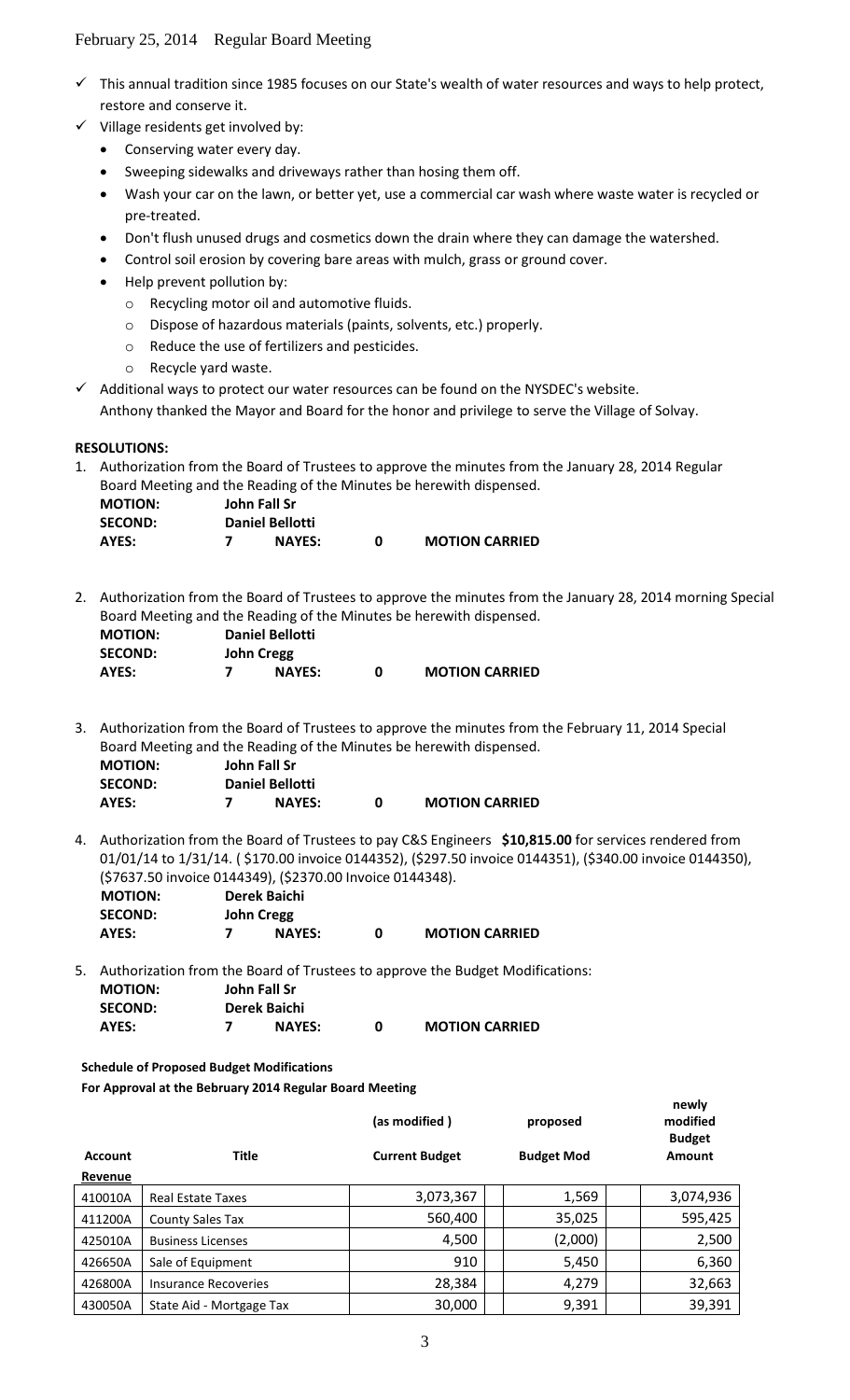| 430890A         | State Aid - Other                 | 190       | 1,040     | 1,230     |
|-----------------|-----------------------------------|-----------|-----------|-----------|
| 433890A         | State Aid - Police Special        | 3,500     | 709       | 4,209     |
| 438200A         | State Aid - Youth                 | 1,000     | (1,000)   | 0         |
|                 |                                   |           |           |           |
|                 | <b>Total</b>                      | 3,702,251 | 54,463    | 3,756,714 |
| <b>Expenses</b> |                                   |           |           |           |
| 5312.04         | Police - Vehicle Decontamination  |           | 428       | 428       |
| 5312.06         | Police Radio                      | 142       | 80        | 222       |
| 5312.07         | Ammo                              | 428       | 4,000     | 4,428     |
| 5312.09         | Police - Evidence Supplies        | 120       | 284       | 404       |
| 5312.12         | Police - Training Conferences     |           | 887       | 887       |
| 5312.14         | Police - Postage                  | 186       | 187       | 373       |
| 5312.15         | Police - Office Supplies          | 974       | 768       | 1,742     |
| 5312.16         | Police - Consulting Fees          |           | 593       | 593       |
| 5312.17         | Police - Computers                | 136       | 600       | 736       |
| 5312.18         | Police - Association Fees         | 200       | 30        | 230       |
| 5312.19         | Police - Misc Expenses            | 1,758     | 2,000     | 3,758     |
| 511101A         | Police Justice - Other            | 9,000     | 3,000     | 12,000    |
| 514304A         | Personnel - Other                 | 2,759     | 500       | 3,259     |
| 516203A         | <b>Building - Capital Outlay</b>  | 265       | (265)     | 0         |
| 519504A         | Taxes on Village Property         | 3,500     | 2,713     | 6,213     |
| 519904A         | <b>Contingent Account</b>         | 51,497    | 16,527    | 68,024    |
| 531202A         | Police - Equipment                |           | 27,000    | 27,000    |
| 550104A         | Street Admin - Other              | 5,000     | 200       | 5,200     |
| 551101A         | <b>Street Maintenance - Wages</b> | 231,766   | (4,000)   | 227,766   |
| 551102a         | St Maintenance - Equipment        | 22,242    | (22, 242) | 0         |
| 581601A         | Refuse Collection - Wages         | 16,113    | 4,000     | 20,113    |
| 590558A         | <b>Disability Insurance</b>       | 1,000     | 1,000     | 2,000     |
| 597200A         | <b>Statutory Bond - Principal</b> |           | 21,000    | 21,000    |
| 597201A         | Statutory Bond - Interest         |           | 1,260     | 1,260     |
| 597306A         | <b>BAN</b> - Principal            |           | (21,000)  | (21,000)  |
| 597307A         | <b>BAN-Interest</b>               |           | (1, 260)  | (1,260)   |
| 599019A         | Interfund Transfer                |           | 1,173     | 1,173     |
| 599999A         | Contribution to Library           | 220,485   | 15,000    | 235,485   |
|                 | <b>Total</b>                      | 347,086   | 54,463    | 25,801    |

6. Authorization from the Board of Trustees to pay Costello, Cooney & Fearon, PLLC for \$15,188.00 services rendered for the month of January 2014.

| <b>MOTION:</b> | <b>John Cregg</b>   |   |                       |
|----------------|---------------------|---|-----------------------|
| <b>SECOND:</b> | <b>John Fall Sr</b> |   |                       |
| AYES:          | <b>NAYES:</b>       | n | <b>MOTION CARRIED</b> |

#### 7. RESOLUTION VILLAGE BOARD MEETING - February 25, 2014

The following resolution was offered by **Trustee John Fall Sr**, who moved its adoption, seconded by **Trustee Daniel Bellotti**, to wit:

**WHEREAS**, pursuant to the provisions of the Municipal Home Rule Law, proposed Local Law No. A of 2014, titled "A Local Law Amending Chapter 120 (titled "Nuisances") of the Village of Solvay Code at 1) Chapter 120-2 by redefining "Public Nuisance" to no longer include loitering; 2) Chapter 120-4(C) by changing the number of incidents that must occur within a one (1) year period at a particular premise from two (2) to four (4); and 3) Chapter 120-11(C) by designating a three (3) member hearing panel, one (1) member each appointed by the Code Enforcement officer, the Chief of Police and the Chairman of the Zoning Board of Appeals", was presented and introduced at a regular meeting of the Village Board of the Village of Solvay held on January 28, 2014; and

**WHEREAS**, a public hearing was held on such proposed local law on the 25th day of February 2014 by the Village Board of Trustees of the Village of Solvay and proof of publication of notice of such public hearing, as required by law, having been submitted and filed, and all persons desiring to be heard in connection with said proposed local law having been heard, and said proposed local law having been in the possession of the members of the Village Board of the Village of Solvay in its final form in the manner required by Section 20 of the Municipal Home Rule of the State of New York; and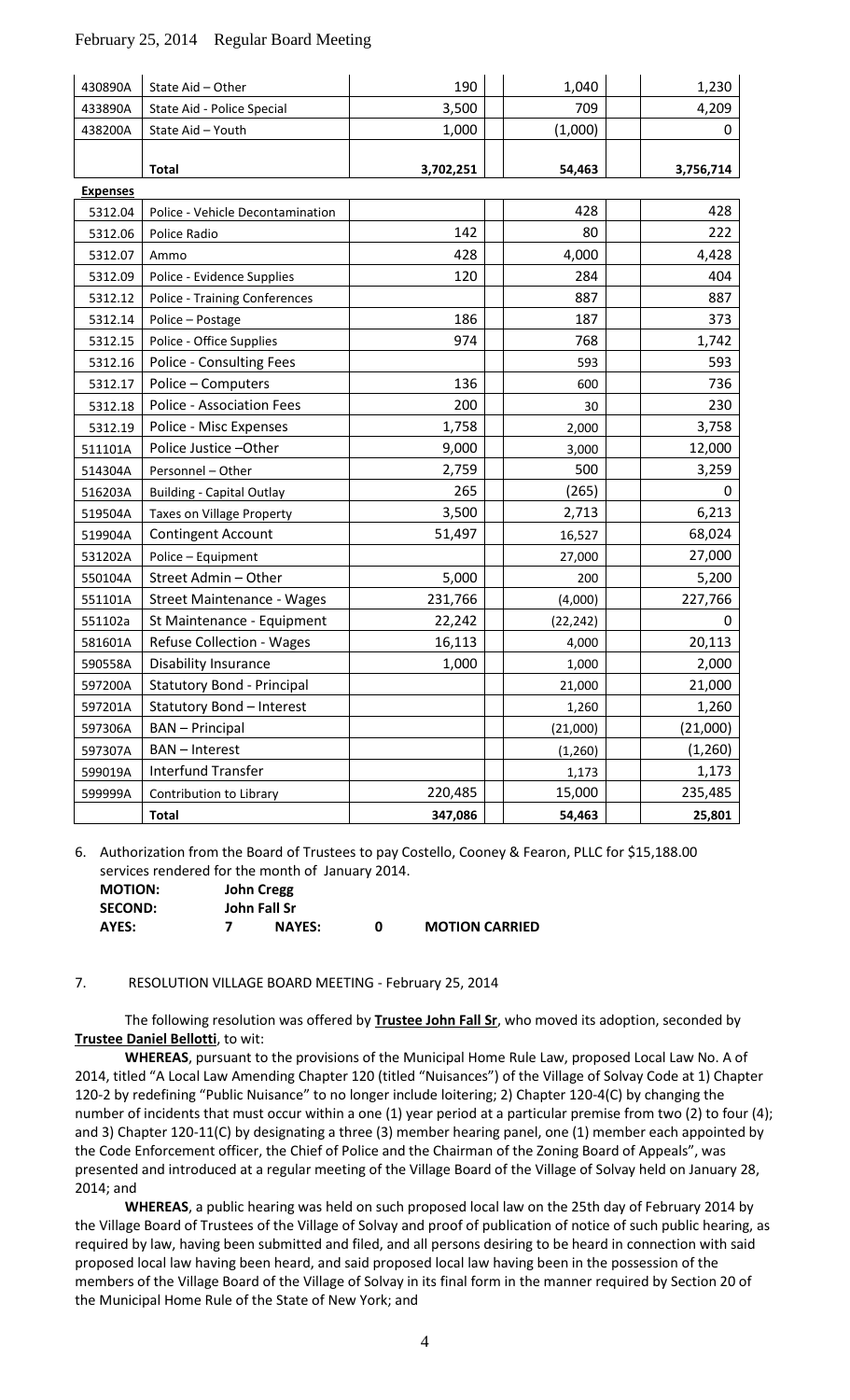**WHEREAS**, at its January 28, 2014 meeting, this Board determined that the enactment of Proposed Local Law A of 2014 is a Type II action thus concluding the SEQR review process; and

**WHEREAS**, it is in the public interest to enact said Proposed Local Law No. A-2014. **NOW, THEREFORE**, it is

**RESOLVED**, that the Village Board of the Village of Solvay, Onondaga County, New York, does hereby enact Proposed Local Law No. A of 2014 as Local Law No. 1 of 2014 as follows:

#### **VILLAGE OF SOLVAY - LOCAL LAW 1-2014**

### **A Local Law Amending Chapter 120 of the Village of Solvay Code**

Be it enacted by the Village of Solvay Board of Trustees, that this Local Law amends Chapter 120 of the Code of the Village of Solvay (hereinafter "Code"), titled "Nuisances," as follows: Section 1.

So that Chapter 120, Section 2 of the Code, titled "Definitions," is hereby amended so that the definition of "Public Nuisance" shall now read in its entirety as follows:

"PUBLIC NUISANCE - Includes, but shall not be limited to:

(A) Any building, structure or real property used for the illegal use, possession or distribution of a controlled substance or marihuana [marijuana], as defined by the State Penal Law.

(B) Any building, structure or real property used for prostitution, as defined by the State Penal Law.

(C) Any building, structure or real property used for indecent or obscene performances and/or promotion of obscene material, as defined by the State Penal Law and this Code.

(D) Any building, structure or real property used for illegal gambling activity, as defined in the State Penal Law.

(E) Any building, structure or real property used for the commission of illegal possession, use or sale of firearms or weapons, as defined by the State Penal Law.

(F) Any building, structure or real property used for the illegal sale, manufacture or consumption of alcohol beverages, as defined by the State Alcohol Beverage Control Law.

(G) Any building, structure or real property wherein there exists or has occurred a criminal nuisance, as defined by the State Penal Law.

(H) Any building, structure or real property wherein there exists or has occurred any violation of this Code, including, but not limited to, Chapter 56, "Brush, Grass and Weeds"; Chapter 59, "Buildings, Unsafe"; Chapter 165, "Zoning"; Chapter 89, "Fire Prevention and Building Construction"; and the New York State Uniform Fire Prevention and Building Code, including the Property Maintenance Code of New York State, and any subsequent amendments or superseding provisions thereto, all of which have been previously adopted and incorporated into this Code by reference.

(I) Any building, structure or real property wherein an occupant, guest or business invitee commits criminal activities involving assault, gang assault, harassment or disorderly conduct, as said criminal activities are defined by the State Penal Law."

#### Section 2.

So that Chapter 120, Section 4(C) of the Code is hereby amended to read in its entirety as follows: "C. The existence of four (4) or more incidents of the following activities at any Premises within the one (1) year period prior to the commencement of a civil action and/or an administrative hearing shall be prima facie evidence of the existence of a public nuisance:

(1) Arrest for any of the activities set forth in the definition of a Public Nuisance in § 120-2 occurring on the Premises.

(2) Service of an accusatory instrument charging any of the activities set forth in the definition of a Public Nuisance in § 120-2 occurring on the Premises.

(3) Service of a search warrant on the Premises where controlled substances, marihuana [marijuana], and/or weapons are seized.

(4) Finding of illegal controlled substances or illegal firearms or weapons on the Premises.

(5) Investigative purchases of illegal controlled substances on the Premises by law enforcement agencies or their agents."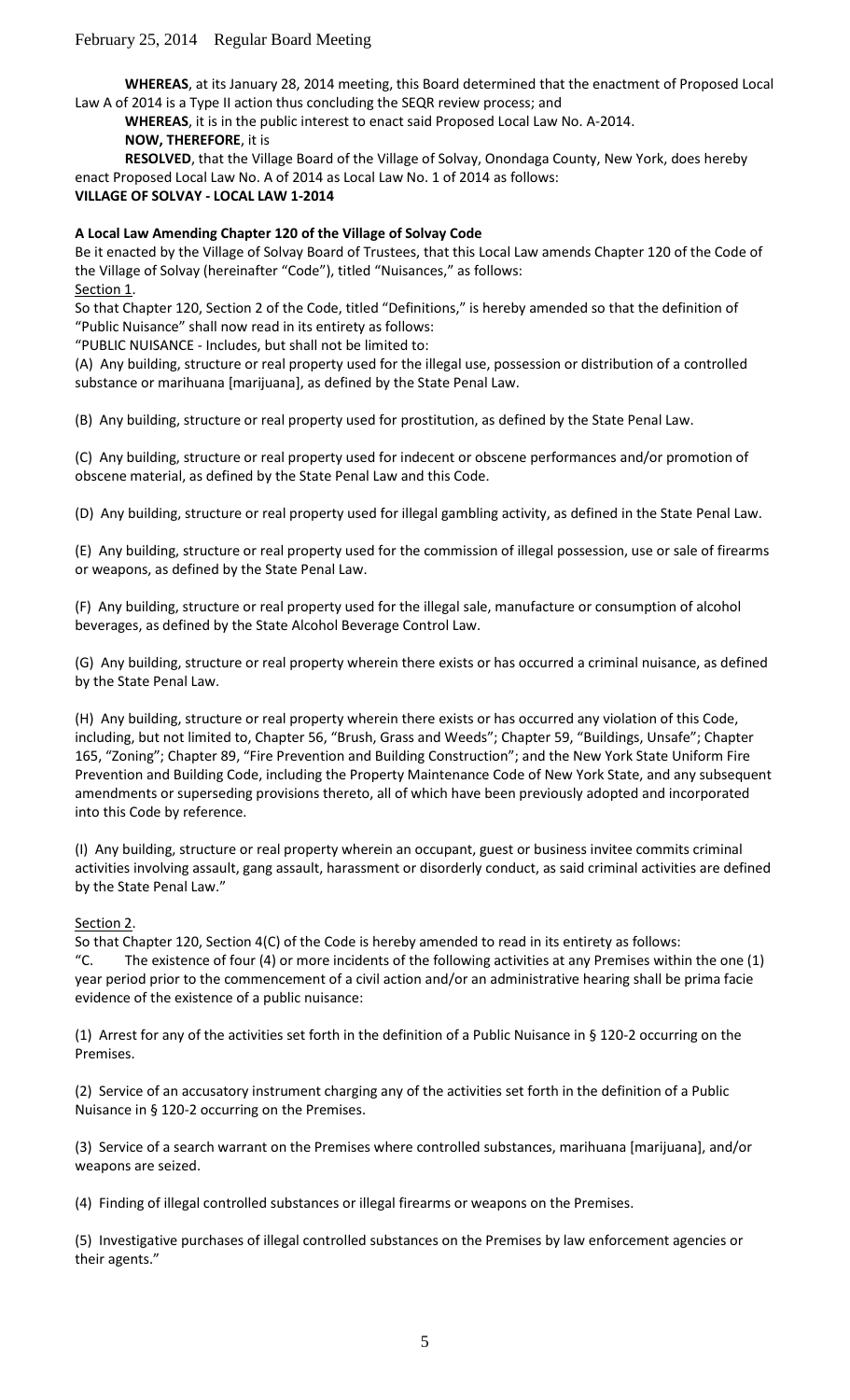### Section 3.

So that Chapter 120, Section 11(C) of the Code is hereby amended to read in its entirety as follows: "C. The hearing panel shall consist of a member to be appointed by the Code Enforcement Officer, a member to be appointed by the Chief of Police and a member to be appointed by the Chairman of the Zoning Board of Appeals. Each appointing authority shall be authorized to appoint his/herself or any member of his/her staff or Board to the hearing panel."

### Section 4.

This Local Law shall take effect upon its filing with the New York Secretary of State.

The question of the adoption of the foregoing resolution was duly put to a vote and upon roll call, the vote was as follows:

| Derek Baichi          | <b>Trustee</b> | Voted | Yes. |
|-----------------------|----------------|-------|------|
| Harry DeCarlo         | <b>Trustee</b> | Voted | Yes. |
| John Cregg            | Trustee        | Voted | Yes. |
| <b>Thomas Tarolli</b> | <b>Trustee</b> | Voted | Yes  |
| John Fall, Sr.        | <b>Trustee</b> | Voted | Yes. |
| Daniel Bellotti       | <b>Trustee</b> | Voted | Yes. |
| Ronald Benedetti      | Mayor          | Voted | Yes. |

The foregoing Resolution was thereupon declared duly adopted. DATED: February 25, 2014

**8. Trustee Daniel Bellotti** introduced proposed Local Law No. B-2014 to repeal Chapter 165, Section 38.1 of the Code of the Village of Solvay, seconded by **Trustee Thomas Tarolli:**

### **NOW, THEREFORE,** it is

**RESOLVED AND DETERMINED,** that there are no other involved agencies within the meaning of the New York State Environmental Quality Review Act (SEQR) with respect to the proposed enactment of said Local Law; and it is further

**RESOLVED AND DETERMINED,** that this Board shall act as lead agency, the enactment of proposed Local Law B-2014 is an unlisted action and will have no adverse impact on the environment, in accordance with 6 NYCRR Part 617; and it is further

**RESOLVED,** that the Village Board conduct a public hearing as to the enactment of proposed Local Law No. B-2014 at the Town of Geddes Town Hall, 1000 Woods Road, in the Village of Solvay, on March 25, 2014, at 6:00 p.m., or as soon thereafter as the matter can be heard, at which time all persons interested in the subject shall be heard.

#### **MOTION: Daniel Bellotti SECONDED: Thomas Tarolli**

The question of the adoption of the foregoing resolution was duly put to a vote and upon roll call, the vote was as follows:

| <b>Daniel Bellotti</b>  | <b>Trustee</b> | <b>Voted</b> | Yes        |
|-------------------------|----------------|--------------|------------|
| John Fall, Sr.          | <b>Trustee</b> | <b>Voted</b> | Yes        |
| <b>Thomas Tarolli</b>   | <b>Trustee</b> | <b>Voted</b> | Yes        |
| <b>John Cregg</b>       | <b>Trustee</b> | <b>Voted</b> | Yes        |
| Derek Baichi            | <b>Trustee</b> | <b>Voted</b> | Yes        |
| <b>Harry DeCarlo</b>    | <b>Trustee</b> | <b>Voted</b> | Yes        |
| <b>Ronald Benedetti</b> | <b>Mayor</b>   | <b>Voted</b> | <b>Yes</b> |

The foregoing Resolution was thereupon declared duly adopted. **DATED: February 25, 2014**

9. Approving an amendment to the Village's contract with C&S Engineers, Inc., dated March 27, 2012 to extend that Agreement until March 27, 2015, without any change in the terms and conditions of the original service agreement and authorizing the Mayor to sign the amendment on behalf of the Village. **MOTION: Daniel Bellotti SECOND: John Fall Sr**

| <b>MOTION CARRIED</b><br>AYES:<br><b>NAYS:</b> |  |
|------------------------------------------------|--|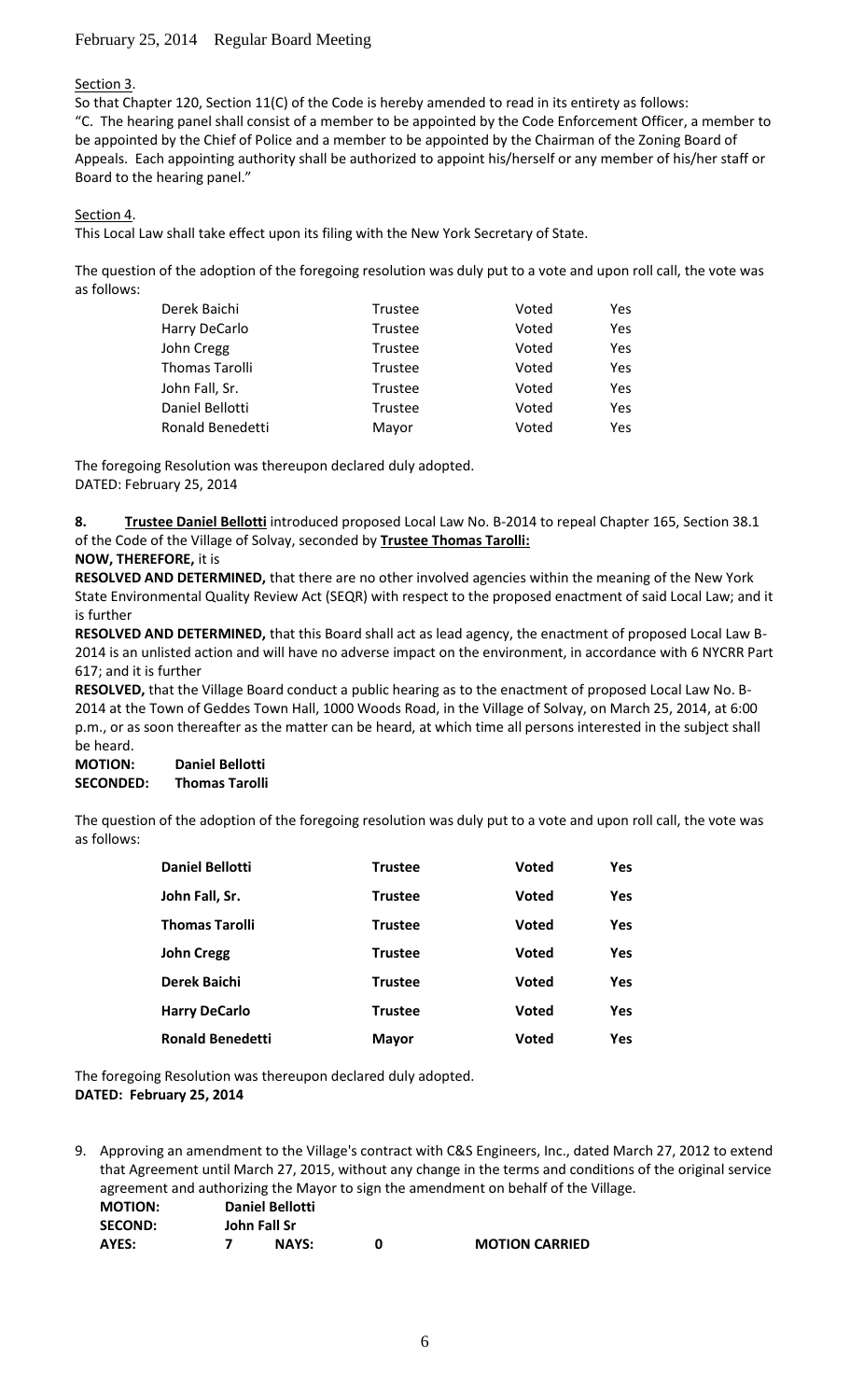10. Authorization from the Board of Trustees to hire Nancarrow Brown and Marie Burt as part-time Library Clerk 1 at the pay rate of \$10.67 per hour effective March 3, 2014 to replace David Hubert and to fill an existing vacancy.

| CAUSCHIN VUCUILLY. |                        |  |                       |  |  |
|--------------------|------------------------|--|-----------------------|--|--|
| <b>MOTION:</b>     | <b>Daniel Bellotti</b> |  |                       |  |  |
| <b>SECOND:</b>     | Derek Baichi           |  |                       |  |  |
| AYES:              | <b>NAYES:</b>          |  | <b>MOTION CARRIED</b> |  |  |

11. Authorization from the Board of Trustees to approve the appointment of Gail Moyer- Young to the Solvay Public Library Board of Trustees to replace Ty Marshal Pitoniak.

| <b>MOTION:</b> | Derek Baichi           |               |  |                       |
|----------------|------------------------|---------------|--|-----------------------|
| <b>SECOND:</b> | <b>Daniel Bellotti</b> |               |  |                       |
| AYES:          |                        | <b>NAYES:</b> |  | <b>MOTION CARRIED</b> |

12. Authorizing Onondaga County to proceed as lead agency with respect to the "Onondaga County Amphitheater Facility" project proposed for the western shore of Onondaga Lake, in the Town of Geddes and authorizing the Mayor to sign the proposed deferral form provided by the County, concurring with the County's assumption of lead agency status for SEQR review pertaining to same.

| <b>MOTION:</b> | <b>Harry DeCarlo</b> |  |                       |  |
|----------------|----------------------|--|-----------------------|--|
| <b>SECOND:</b> | John Cregg           |  |                       |  |
| AYES:          | <b>NAYES:</b>        |  | <b>MOTION CARRIED</b> |  |

*13.* Authorization from the Board of Trustees to approve the 5-year plan for Community Development and authorizing the Village Engineer to submit the 2014 applications for an Onondaga County Community Development grant, in accordance with the determinations made by this Board. **MOTION: Derek Baichi**

| <b>SECOND:</b> | Daniel Bellotti |                       |
|----------------|-----------------|-----------------------|
| AYES:          | <b>NAYES:</b>   | <b>MOTION CARRIED</b> |

#### 14. **SOLVAY TIGERS ATHLETIC CLUB - YOUTH CENTER EROSION, SEDIMENT CONTROL AND RUNOFF REDUCTION PROJECT - SEQR February 25, 2014**

The following motion was made by **Trustee John Fall Sr,** and was seconded by **Trustee Daniel Bellotti**.

**WHEREAS,** the Village has secured grant funding to undertake erosion, sediment and runoff problems experienced at the Solvay/Geddes Youth Center; and

**WHEREAS**, at this Board's October 22, 2013 meeting, the Board determined that project funding sources, Onondaga County WEP and the Central New York Regional Planning and Development Board are involved agencies, that the Village Board of Trustees would proceed as lead agency and determined that this project is an unlisted action for purposes of SEQR; and

**WHEREAS**, both Onondaga County WEP and NYRPDB have indicated their consent to the Village Board proceeding as lead agency and further offered no additional environmental comments or suggestions.

#### **NOW, THEREFORE, be it**

**RESOLVED AND DETERMINED**, that upon reviewing the short EAF that has been prepared and submitted in support of this project, the full description thereof and based upon the conditions prevalent at the site, this Board finds and determines that there are unlikely to be any adverse environmental conditions as a result thereof and hereby renders a negative declaration with respect to this action; and it is further

**RESOLVED AND DETERMINED**, that this Negative Declaration is based upon the following reasons: Current conditions result in significant runoff during storms.

This runoff emanates from a large hill located east of the Youth Center.

The hill is mostly barren, with sparse vegetation.

Runoff from the hill carries with it significant siltation and sedimentation, which enters the Villages drainage system, is eventually discharged to the County system and then Onondaga Lake.

The proposed project is designed to reduce siltation and sedimentation.

In addition, the completed project will reduce both the volume and velocity of stormwater runoff, thus preserving the Village and County systems and minimizing incidences of stormwater surcharge.

The period of construction is very limited – estimated to be 60 days, thus minimizing the duration of construction impacts.

The question of the adoption of the foregoing resolution was duly put to a vote and upon roll call, the vote was as follows: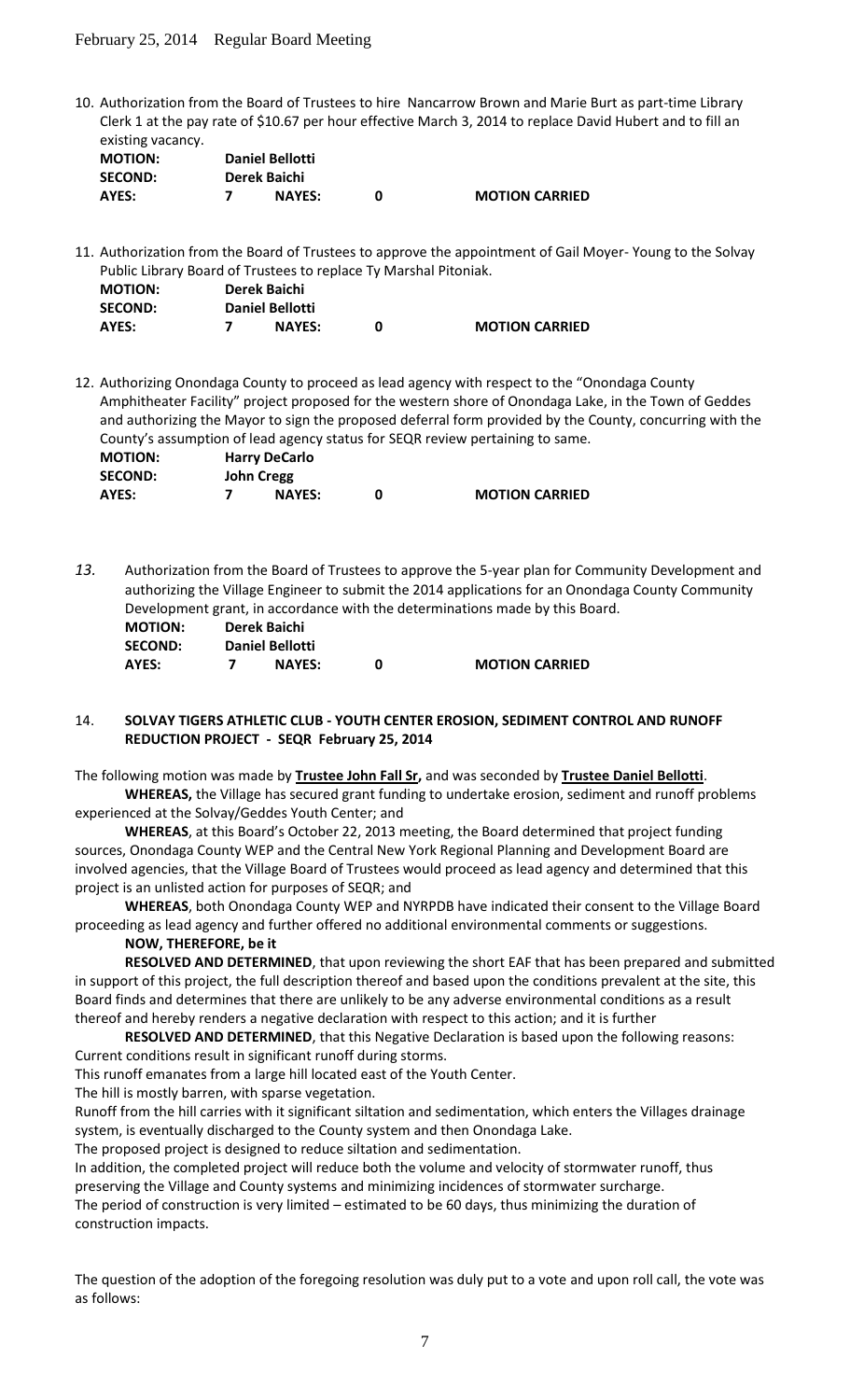| <b>Daniel Bellotti</b>  | <b>Trustee</b> | <b>Voted</b> | <b>Yes</b> |
|-------------------------|----------------|--------------|------------|
| John Fall, Sr.          | <b>Trustee</b> | <b>Voted</b> | <b>Yes</b> |
| <b>Thomas Tarolli</b>   | <b>Trustee</b> | <b>Voted</b> | <b>Yes</b> |
| <b>John Cregg</b>       | <b>Trustee</b> | <b>Voted</b> | <b>Yes</b> |
| Derek Baichi            | <b>Trustee</b> | <b>Voted</b> | Yes.       |
| <b>Harry DeCarlo</b>    | <b>Trustee</b> | <b>Voted</b> | <b>Yes</b> |
| <b>Ronald Benedetti</b> | <b>Mayor</b>   | Voted        | <b>Yes</b> |

The foregoing Resolution was thereupon declared duly adopted. Dated: February 25, 2014

#### 15. SOLVAY TIGERS ATHLETIC CLUB - YOUTH CENTER EROSION, SEDIMENT CONTROL AND RUNOFF REDUCTION PROJECT - February 25, 2014

The Village Board of Trustees, in connection with the above-titled project, hereby approves the taking of easements for the construction and maintenance of certain slope stabilization efforts and a bioretention facility on property owned by the Solvay Tigers Athletic Club, Inc. at 1010 Woods Road and further authorizes the Mayor to sign any and all documents necessary to give full force and effect to this approval.

The question of the adoption of the foregoing resolution was duly put to a vote and upon roll call, the vote was as follows:

**Motion:** Trustee Thomas Tarolli Seconded: Trustee Daniel Bellotti

| <b>Daniel Bellotti</b>  | <b>Trustee</b> | <b>Voted</b> | Yes        |
|-------------------------|----------------|--------------|------------|
| John Fall, Sr.          | <b>Trustee</b> | <b>Voted</b> | <b>Yes</b> |
| <b>Thomas Tarolli</b>   | <b>Trustee</b> | <b>Voted</b> | <b>Yes</b> |
| <b>John Cregg</b>       | <b>Trustee</b> | <b>Voted</b> | <b>Yes</b> |
| Derek Baichi            | <b>Trustee</b> | <b>Voted</b> | <b>Yes</b> |
| <b>Harry DeCarlo</b>    | <b>Trustee</b> | <b>Voted</b> | Yes        |
| <b>Ronald Benedetti</b> | <b>Mayor</b>   | <b>Voted</b> | Yes        |

The foregoing Resolution was thereupon declared duly adopted. Dated: February 25, 2014

16. SOLVAY TIGERS ATHLETIC CLUB - YOUTH CENTER EROSION, SEDIMENT CONTROL AND RUNOFF REDUCTION PROJECT - February 25, 2014

The Village Board of Trustees, in connection with the above-titled project, hereby approves the following contracts and authorizes the Mayor to sign appropriate contracts for the work shown:<br>Cround Effects, lps  $S$ round Effects, Inc.

| Ground Effects, Inc.                                  | <b>943,030</b> |
|-------------------------------------------------------|----------------|
| (Installation of Eco Blanket for turf establishment)  |                |
| D.E. Tarolli, Inc.                                    | \$66,356       |
| (Installation of Bioretention and related facilities) |                |
| <b>J&amp;J Landscaping, LLC</b>                       | \$5,481.08     |
| $\lambda$ . If $\lambda$ . The set of $\lambda$       |                |

(Installation of mulch and plant materials)

These contracts were bid out by Onondaga County, under bid package 7724, relating to Green Infrastructure Projects within Onondaga County, under the County's Save the Rain Program.

The question of the adoption of the foregoing resolution was duly put to a vote and upon roll call, the vote was as follows:

| <b>Motion:</b> | Trustee Daniel Bellotti       |
|----------------|-------------------------------|
| Seconded :     | <b>Trustee Thomas Tarolli</b> |

| <b>Daniel Bellotti</b> | <b>Trustee</b> | <b>Voted</b> | Yes |
|------------------------|----------------|--------------|-----|
| John Fall, Sr.         | <b>Trustee</b> | <b>Voted</b> | Yes |
| <b>Thomas Tarolli</b>  | <b>Trustee</b> | <b>Voted</b> | Yes |
| John Cregg             | <b>Trustee</b> | <b>Voted</b> | Yes |